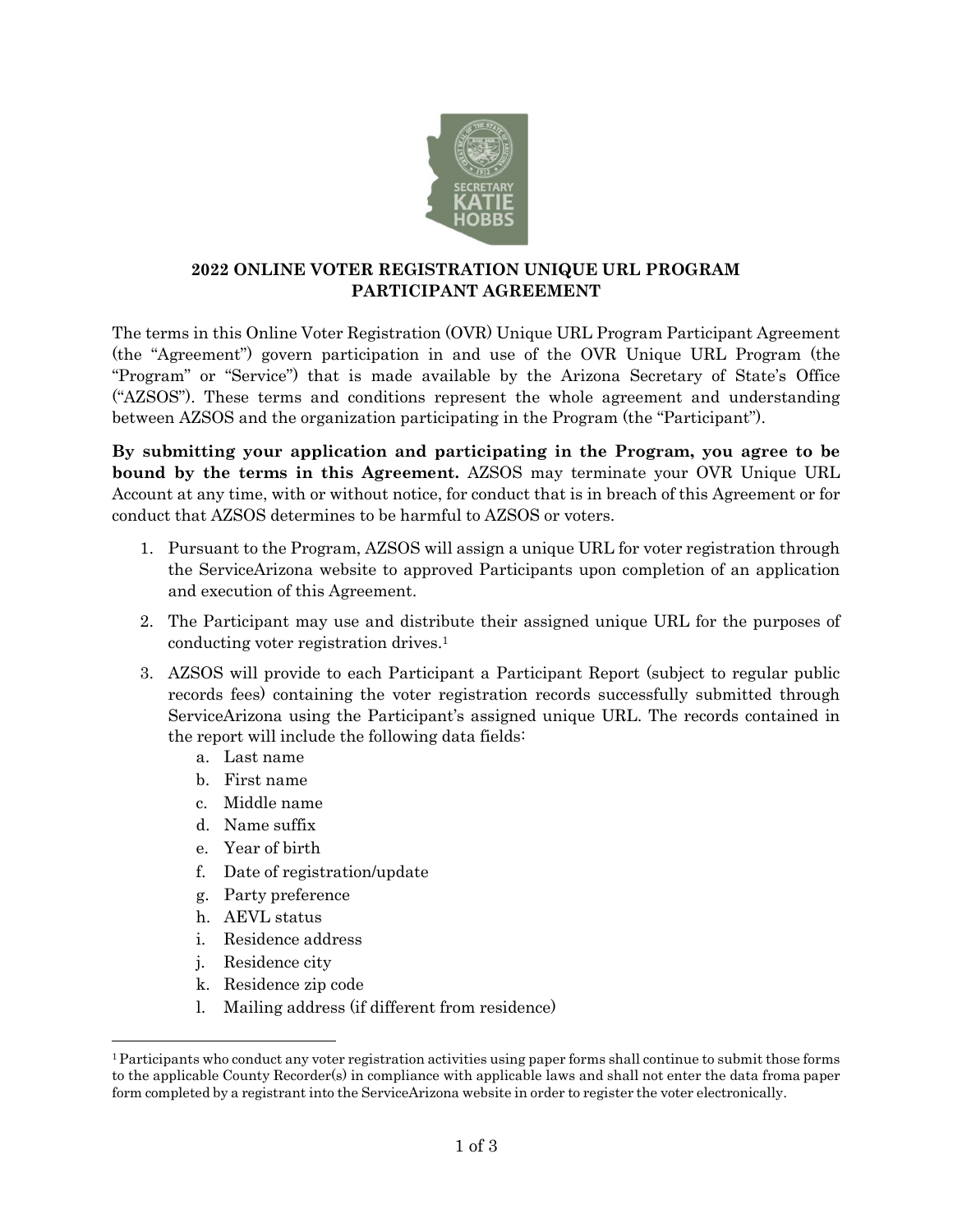- m. Mailing city (if different from residence)
- n. Mailing zip code (if different from residence)
- o. Telephone (if provided)
- p. Occupation (if provided)
- 4. Participant Reports will be made available electronically to each Participant around the first week of every month. The following schedule contains an approximate calendar for when to expect reports, but the actual date may change:
	- a. March 7, 2022 (includes any data from award date through Mar. 4, 2022);
	- b. April 4, 2022 (includes any data from Mar. 5, 2022 through Apr. 3, 2022);
	- c. May 2, 2022 (includes any data from Apr. 4, 2022 through May 1, 2022);
	- d. June 6, 2022 (includes any data from May 2, 2022 through June 5, 2022);
	- e. July 12, 2022 (includes any data from June 6, 2022 through July 11, 2022);
	- f. August 1, 2022 (includes any data from July 12, 2022 through July 31, 2022);
	- g. September 6, 2022 (includes any data from Aug. 1, 2022 through Sep. 5, 2022);
	- h. October 18, 2022 (includes any data from Sep. 6, 2022 through Oct. 17, 2022); and
	- i. November 1, 2022 (includes any data from Oct. 18, 2022 through Oct. 31, 2022);
- 5. The Participant may request additional or more frequent Participant Reports through a standard public records request to AZSOS, subject to standard public records fees for such requests.
- 6. The information contained in the Participant Report shall only be used for the purposes of supporting voter registration efforts or outreach to voters regarding voter registration or voting in an election. In no event shall the information contained in the Participant Report be used for a commercial purpose.
	- a. The Participant shall exercise reasonable efforts to ensure that any person or entity in possession of the Participant Report, in whole or in part, or any reproduction of the data contained therein, shall not: (i) permit the data to be used, bought, sold, or otherwise transferred for any purpose except for uses authorized by this Agreement; or (ii) publicly distribute, post, or otherwise provide access to any portion of that data through the internet.
	- b. The Participant shall cease outreach to voters using data from the Participant Report upon the voter's request.
- 7. AZSOS reserves the right to modify, supplement, or replace these terms and conditions at any time. AZSOS will promptly notify the Participant of any modified or new terms and conditions at the email address provided below.
- 8. The Participant will indemnify and hold harmless AZSOS from and against any losses, damages, liabilities, claims, judgments, settlements, fines, costs, and expenses (including reasonable related expenses, legal fees, costs of investigation) arising out of or relating to the Participant's use of the Program. AZSOS is not responsible for any damages, injury, or economic loss arising from the use of the Program.